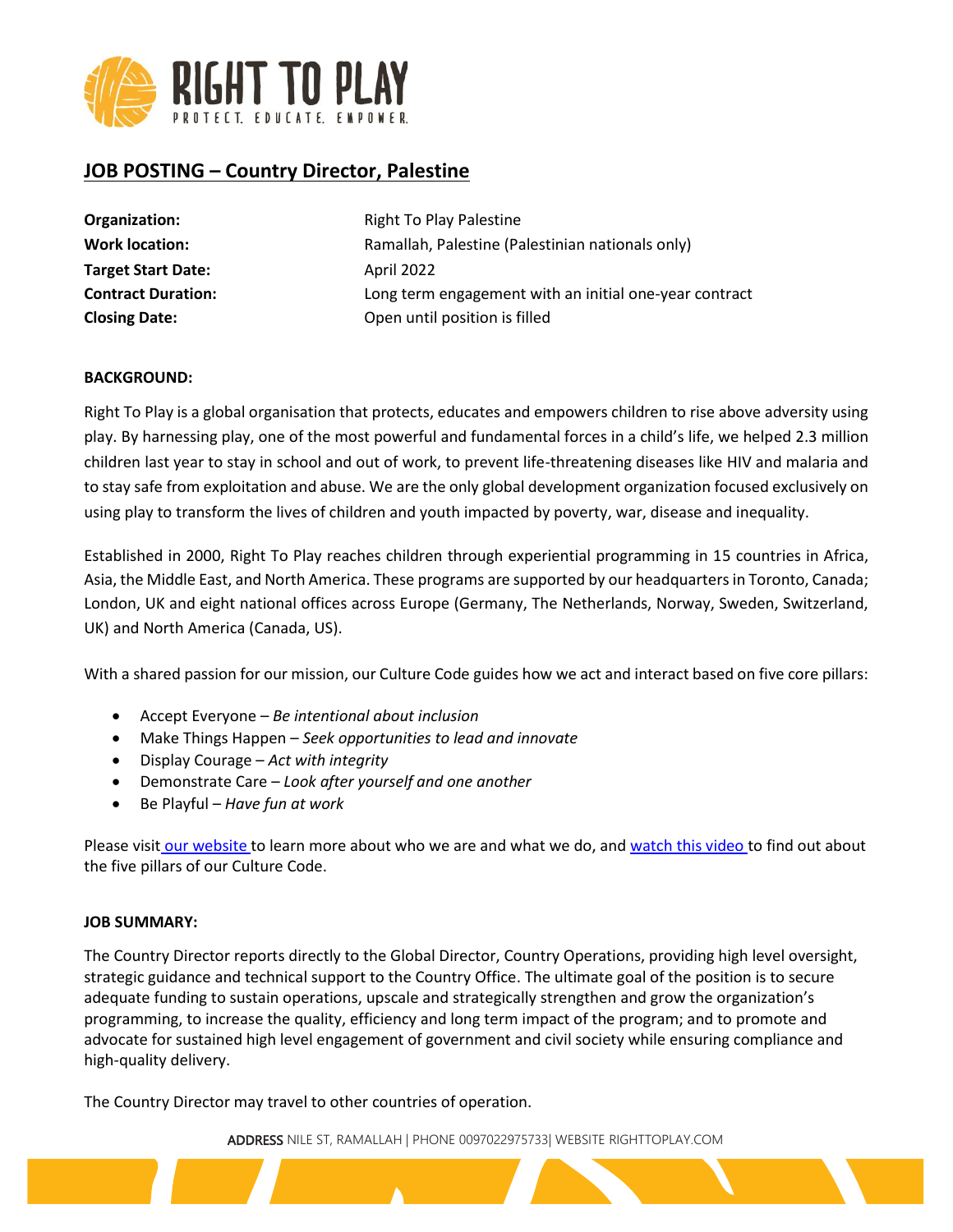

## **PRIMARY RESPONSIBILITIES:**

## **Job Responsibility #1: Organizational Development, Donor Stewardship and Fundraising (25% of Time):**

• Increases the overall income of Right To Play (RTP) by securing new funding of projects through incountry and external funding initiatives

\_\_\_\_\_\_\_\_\_\_\_\_\_\_\_\_\_\_\_\_\_\_\_\_\_\_\_\_\_\_\_\_\_\_\_\_\_\_\_\_\_\_\_\_\_\_\_\_\_\_\_\_\_\_\_\_\_\_\_\_\_\_\_\_\_\_\_\_\_\_\_\_\_\_\_\_\_\_\_\_\_\_\_\_\_\_\_\_\_\_\_

- Build strategic partnership donors and represents RTP to current or potential donors to secure and sustain funding, including government/institutional donors, corporate sector and foundations.
- Assesses potential partners and partnerships; secures and stewards local funding opportunities and builds the relationships on the grounds that are needed to support donor cultivation.
- Leads the process of donor mapping and alignment with donor priorities
- Leads proposal development for prioritized funding opportunities, facilitates participation by key team members to produce winning submissions.
- Leads the development of proposals for expansion of new programs and the continuation of existing ones through coordinated efforts with HQ Global Program Partnerships and National Offices.
- Builds strategic partnership with other organizations to be ready to join consortia for large projects when required

\_\_\_\_\_\_\_\_\_\_\_\_\_\_\_\_\_\_\_\_\_\_\_\_\_\_\_\_\_\_\_\_\_\_\_\_\_\_\_\_\_\_\_\_\_\_\_\_\_\_\_\_\_\_\_\_\_\_\_\_\_\_\_\_\_\_\_\_\_\_\_\_\_\_\_\_\_\_\_\_\_\_\_\_\_\_\_\_\_\_

- Coordinates the development of new concept notes and innovative ideas for fundraising.
- Keeps abreast of the trends within the donor environment in country and internationally.

# **Job Responsibility #2: Leadership, Coordination, Communication and Representation (20% of Time):**

- Represents RTP in strategic meetings, conferences, forums and other public events and contributes towards consolidating and raising the profile of RTP.
- Develops and strengthens relationships with local organisations and networks and establishes national strategic relations and alliances with partners and civil society.
- Represents the organization in local media, promotes knowledge of RTP programs, mandates and values amongst all stakeholders, potential partners and general public.
- Articulates RTP strategic focus and drives impact in four key outcome areas; quality education, child protection, girls' empowerment, health and well-being
- Facilitates donor visits, donor meetings, round table discussions and evaluations as necessary.
- Serves as the main local contact for all external stakeholders; develops and maintains links with relevant senior country representatives in donors, UN bodies, intergovernmental bodies, academia and other international NGOs.
- Promotes RTP organizational identity and capacity to all stakeholders and partners and ensures RTP remains relevant to the changing needs of disadvantaged people in the country.
- Ensures strong working relationships and collaborations with current and new partner organizations through regular correspondence, engagement, reporting and meetings.
- Supports preparation and hosting of strategic donor and RTP HQ visits and workshops.
- Ensures that Right To Play regularly has its local registration as an INGO renewed and updated to changes in local policies.

ADDRESS NILE ST, RAMALLAH | PHONE 0097022975733| WEBSITE RIGHTTOPLAY.COM

\_\_\_\_\_\_\_\_\_\_\_\_\_\_\_\_\_\_\_\_\_\_\_\_\_\_\_\_\_\_\_\_\_\_\_\_\_\_\_\_\_\_\_\_\_\_\_\_\_\_\_\_\_\_\_\_\_\_\_\_\_\_\_\_\_\_\_\_\_\_\_\_\_\_\_\_\_\_\_\_\_\_\_\_\_\_\_\_\_\_\_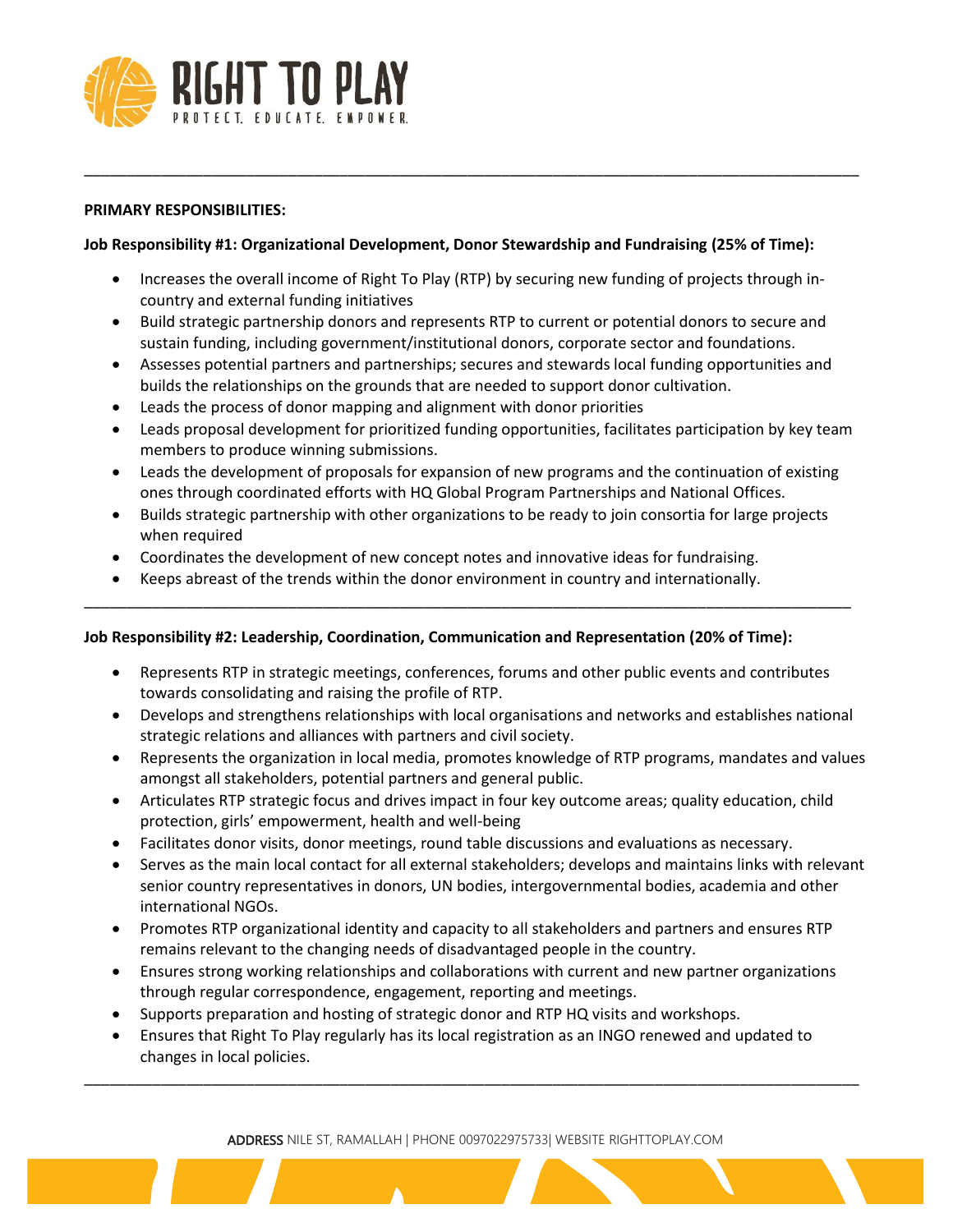

# **Job Responsibility #3: Program Strategy Development and Implementation (15% of Time):**

- Develops the strategic vision and direction of the program(s) in line with the strategic direction of RTP.
- Develops and manages the portfolio of program activities of the country in line with RTP strategic country plans and region and global vision.
- Ensures accountability of RTP activities at all levels through efficient and transparent use of program resources.
- Develops concept papers and proposals as necessary for expansion of new and existing programs, taking into consideration local conditions, donor knowledge and existing talent.
- Keeps abreast of the social-economic and political changes in the environment and undertakes timely strategic review of the RTP program strategy ensuring continued relevance within the area of focus.
- Maintains close communication with Global Program Unit in relevant factors and changes in environment.
- Coordinates the production of timely quality programme reports in line with the RTP and donor requirements.
- Lead country level conversations around program quality, program accountability, partnerships, gender, and child protection.
- Provides leadership for the dissemination of 'One Right To Play' vision', RTP's Values, and Mission at the Country Level.

\_\_\_\_\_\_\_\_\_\_\_\_\_\_\_\_\_\_\_\_\_\_\_\_\_\_\_\_\_\_\_\_\_\_\_\_\_\_\_\_\_\_\_\_\_\_\_\_\_\_\_\_\_\_\_\_\_\_\_\_\_\_\_\_\_\_\_\_\_\_\_\_\_\_\_\_\_\_\_\_\_\_\_

# **Job Responsibility #4: Program Financial Management, Quality and Reporting (5% of Time)**

- Ensures that the financial management of the Country is accountable and transparent at every level, and that all staff are fully aware and able to comply with the Finance Policy.
- Provides oversight to all finance and administrative services in the Program.
- Oversees the country annual budget and monitors and verifies the program budgets in adherence to approved budgets and procedures.
- Ensures adequate mechanisms are in place for monthly & quarterly budget monitoring and reviews and minimizes significant expenditure variances
- Ensures monthly & quarterly financial monitoring systems provide timely and relevant reports to country staff, including analysis and tracking of grant commitments and obligations.
- Oversees the effective implementation and compliance with the overall Finance & guidance Manual and compliance with procedures required by grant or contract agreement.
- Ensures all program staff have an understanding of financial and internal control systems, budget and work in compliance with RTP Finance policies, authorization level policies, procedures.
- Oversees the collation and timely submission of key technical, baseline, project evaluation, donor and other monitoring and evaluation related reports to donors, Global Program Unit and HQ as required.
- Oversees annual and project-specific audit processes within the Programs.
- Ensures that learning is regularly generated within all projects, documented and shared.
- Ensures all monthly, quarterly finance reports are accurate and submitted in timely manner.

ADDRESS NILE ST, RAMALLAH | PHONE 0097022975733| WEBSITE RIGHTTOPLAY.COM

\_\_\_\_\_\_\_\_\_\_\_\_\_\_\_\_\_\_\_\_\_\_\_\_\_\_\_\_\_\_\_\_\_\_\_\_\_\_\_\_\_\_\_\_\_\_\_\_\_\_\_\_\_\_\_\_\_\_\_\_\_\_\_\_\_\_\_\_\_\_\_\_\_\_\_\_\_\_\_\_\_\_\_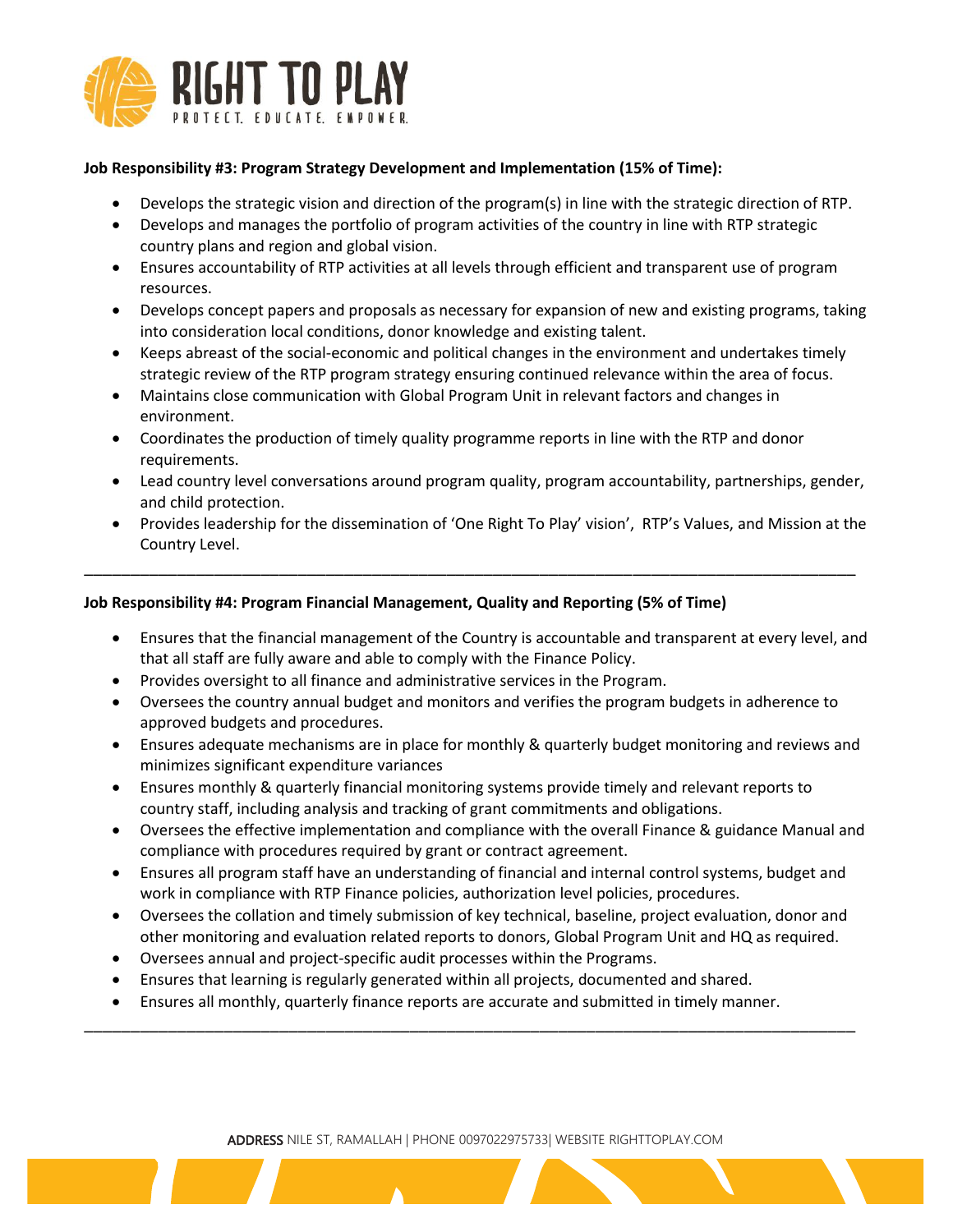

**Job Responsibility #5: People and Culture, Human Resources Management, Capacity Building and Compliance (15% of Time)**

- Leads the development delivery of RTP Country Strategy so that Country staff are living the organization's values and achieving the vision, mission and objective
- Develops and maintain RTP culture of learning and reflection leading to changes in program delivery
- Ensures internal employee wellbeing is reviewed and supported throughout all RTP work and activities. Create space and time to explore and develop the wellbeing and team dynamic of direct line reports and lead by example in focusing on staff wellbeing for all employees in the country.
- Oversees overall country P&C management processes providing advice on the management of all staff to ensure that it's carried out within RTP stated policies, practices and procedures as well as the country employment laws. Ensures that staff hire aims to high quality standards in terms of competencies, experience and character in order to drive the organization to excellence.
- Provides advice on the interpretation of policies, regulations and rules and supports the senior team in explaining rights and responsibilities to the staff.
- Coordinates regular reviews and updates of the country specific HR policies and procedures and ensures compliance with the overall HR manual and the national labour laws.
- Oversees and monitors efficiency and fairness of recruitment processes following the set RTP guidelines in coordination with the Regional and HQ office.
- Ensures all employees receive the appropriate orientation and understand the RTP structure, policies, processes and systems and the work required from them.
- Oversees the mentoring and training of staff to ensure that they have the appropriate skill levels for their positions and are developing to their full capacity.
- Ensures adequate implementation of the Performance Management System including performance work planning, reviews, appraisals and staff development.
- Leads, coaches and develops the senior team, ensures they are equipped with the required expertise at country level such as programmes, policy, advocacy and finance.
- Oversees staff compensation in line with approved budget and RTP compensation policy and approves the monthly payroll.
- Ensures that the country Senior Management Team is effective, mutually supporting and efficiently involved in decision making.

\_\_\_\_\_\_\_\_\_\_\_\_\_\_\_\_\_\_\_\_\_\_\_\_\_\_\_\_\_\_\_\_\_\_\_\_\_\_\_\_\_\_\_\_\_\_\_\_\_\_\_\_\_\_\_\_\_\_\_\_\_\_\_\_\_\_\_\_\_\_\_\_\_\_\_\_\_\_\_\_\_\_\_

- Manages the exit of employees and ensures that information gathered during exit interviews are used for improvement.
- Responds to legal claims or investigations, seeking legal advice as appropriate.

# **Job Responsibility #6: Security, safety and welfare (5% of Time)**

- Carries out risk, vulnerability and threat assessments as well as physical security assessments of all sites making prioritized recommendations for improvement through the Standard Operational Procedures and contingency plans,
- Liaises with local and regional officials, UN, NGO and other agencies regarding security issues in the planning, coordination, promotion of, and support for existing RTP projects.
- Ensures that Child Safeguarding and gender are integrated into all program and organizational risk assessments and budget and quality mitigation strategies are put in place.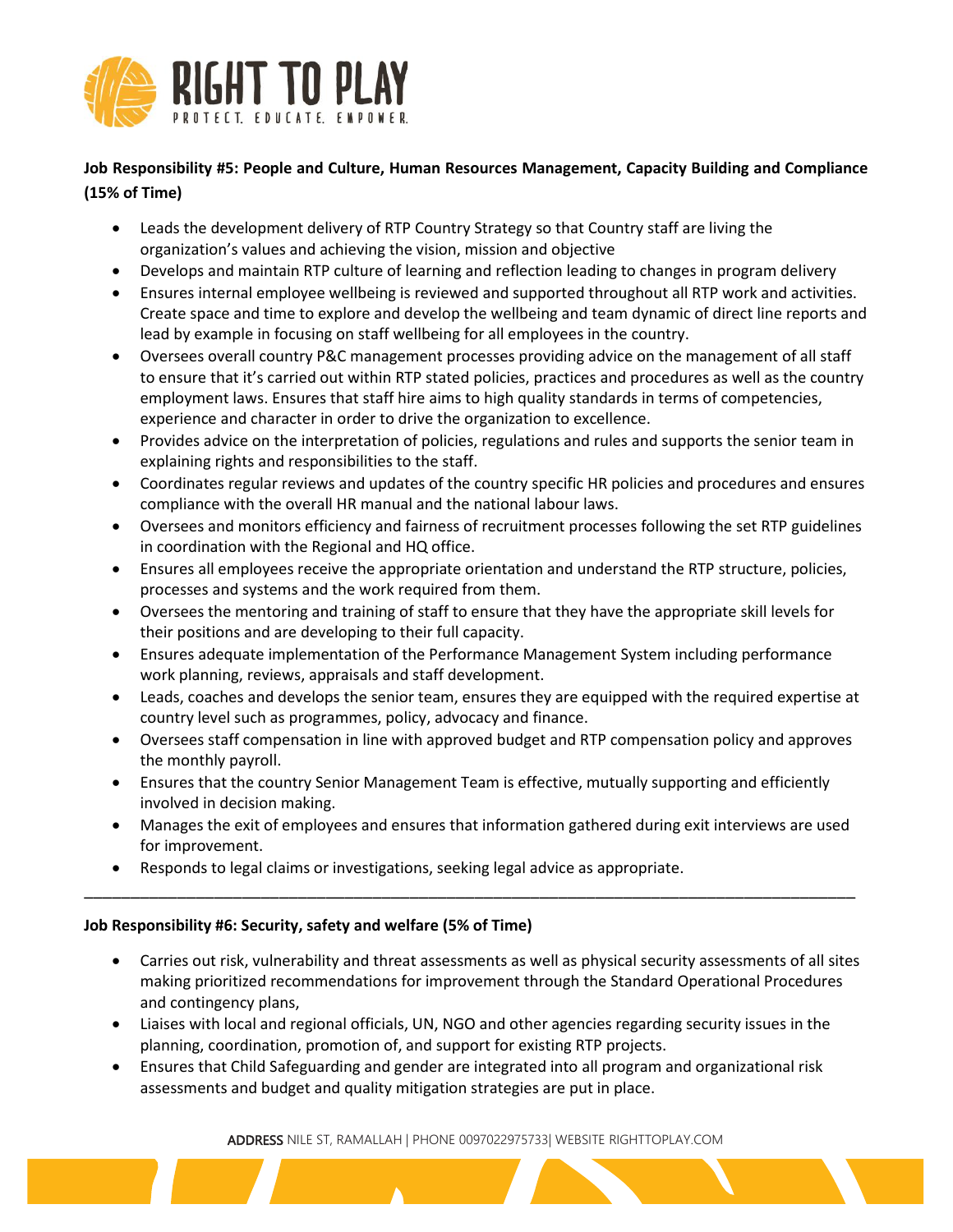

• Ensures that staff, coaches, leaders and volunteers are aware of the Child Safeguarding and Gender Polices, receive adequate training, sign the Attestation of Commitment to Child Safeguarding Form and RTP Code of Conduct, and act in compliance with this policy.

\_\_\_\_\_\_\_\_\_\_\_\_\_\_\_\_\_\_\_\_\_\_\_\_\_\_\_\_\_\_\_\_\_\_\_\_\_\_\_\_\_\_\_\_\_\_\_\_\_\_\_\_\_\_\_\_\_\_\_\_\_\_\_\_\_\_\_\_\_\_\_\_\_\_\_\_\_\_\_\_\_\_\_

\_\_\_\_\_\_\_\_\_\_\_\_\_\_\_\_\_\_\_\_\_\_\_\_\_\_\_\_\_\_\_\_\_\_\_\_\_\_\_\_\_\_\_\_\_\_\_\_\_\_\_\_\_\_\_\_\_\_\_\_\_\_\_\_\_\_\_\_\_\_\_\_\_\_\_\_\_\_\_\_\_\_\_

**Job Responsibility #7: Other Tasks as Assigned (5% of Time)**

# MINIMUM QUALIFICATIONS (Must have):

## **EDUCATION/TRAINING/CERTIFICATION:**

• University s degree in business administration, social sciences, development studies or other related discipline.

## **EXPERIENCE:**

• 12 years of experience in a leadership role within a large or international organization working on strategic planning, quality improvement, project planning and implementation, monitoring and evaluation, human resources and financial management.

## **COMPETENCIES/PERSONAL ATTRIBUTES:**

- Strategic planning skills
- Leadership, influencing and managerial skills
- Ability to gain trust and secure donor funding
- Excellent interpersonal communication skills to build rapport with staff, partners, government officials, donors and community leaders
- Creativity and problem solving skills
- Strong presentation skills
- Superior organizational skills and ability to multi-task
- Ability to work under pressure meeting deadlines

# **KNOWLEDGE/SKILLS:**

- Proven knowledge of program management tools and procedures
- Proven knowledge of budgetary control and financial management, including ability to read and understand financial data.
- Proven experience in proposal development and report writing
- Demonstrated computer skills especially in MS Office packages
- Understanding of country laws and regulations

#### **LANGUAGES:**

• Fluency in spoken and written English and Arabic.